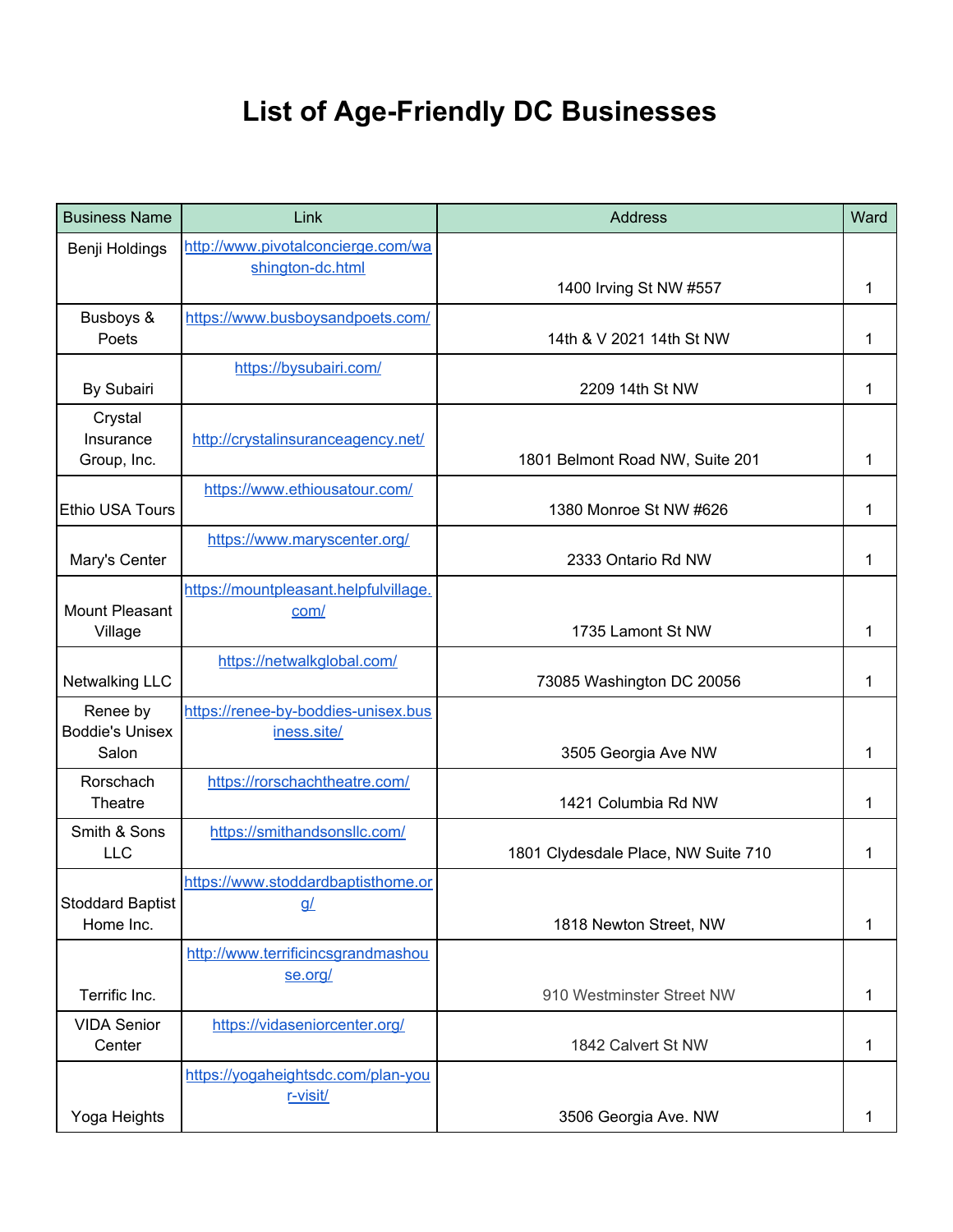| ArtJamz                                        | https://artjamz.co/                                                                     | 1728 Connecticut Ave NW                    | 2              |
|------------------------------------------------|-----------------------------------------------------------------------------------------|--------------------------------------------|----------------|
| Center for<br>Nonprofit<br>Advancement         | https://www.nonprofitadvancement.<br>org/                                               | 1666 K St NW #440                          | 2              |
| Columbia<br>Lighthouse for<br>the Blind        | https://www.clb.org/                                                                    | 1825 K St NW, Suite 1103                   | 2              |
| DC Hunger<br>Solutions                         | https://www.dchunger.org/                                                               | 1200 18th St NW, Suite 400                 | 2              |
| <b>Edlavitch Jewish</b><br>Community<br>Center | https://www.edcjcc.org/                                                                 | 1529 16th St NW                            | 2              |
| Exelon<br>Company                              | https://www.pepco.com/Pages/defa<br>ult.aspx                                            | 701 9th St NW                              | 2              |
| Foggy Bottom<br>West End<br>Village            | https://www.fbwevillage.org/                                                            | 2430 K St NW                               | 2              |
| Georgetown<br>Village                          | https://www.georgetown-village.org/<br>content.aspx?page_id=0&club_id=2<br>25818        | 1680 Wisconsin Ave. NW                     | 2              |
| Home Care<br>Partners                          | http://www.homecarepartners.org/                                                        | 1234 Massachusetts Ave NW #C-1002          | 2              |
| <b>Hotel RL</b>                                | https://www.redlion.com/hotel-rl                                                        | 1823 L St NW                               | $\overline{2}$ |
| <b>Hyatt Hotels</b>                            | https://www.hyatt.com/en-US/hotel/<br>washington-dc/grand-hyatt-washing<br>ton/wasgh    | 1000 H St NW WDC 20001                     | $\overline{2}$ |
| J & A Hospitality                              | https://www.jastaffing.com/                                                             | 2200 Pennsylvania Ave #4105 NW             | 2              |
| LEAP, LLC                                      | https://leap4staffing.com/                                                              | 1111 23rd St NW, Suite 2G                  | $\overline{2}$ |
| Legal Counsel<br>for the Elderly               | https://www.aarp.org/legal-counsel-f<br>or-elderly/                                     | 601E St NW                                 | $\overline{2}$ |
| Long & Foster<br><b>Real Estate</b>            | https://www.longandfoster.com/Offi<br>ce/OfficeInfo.aspx?OfficeID=10241<br>$\mathbf{Z}$ | 1680 Wisconsin Avenue, NW                  | 2              |
| Secondi                                        | https://secondi.com/                                                                    | 1702 Connecticut Avenue, NW - Second Floor | 2              |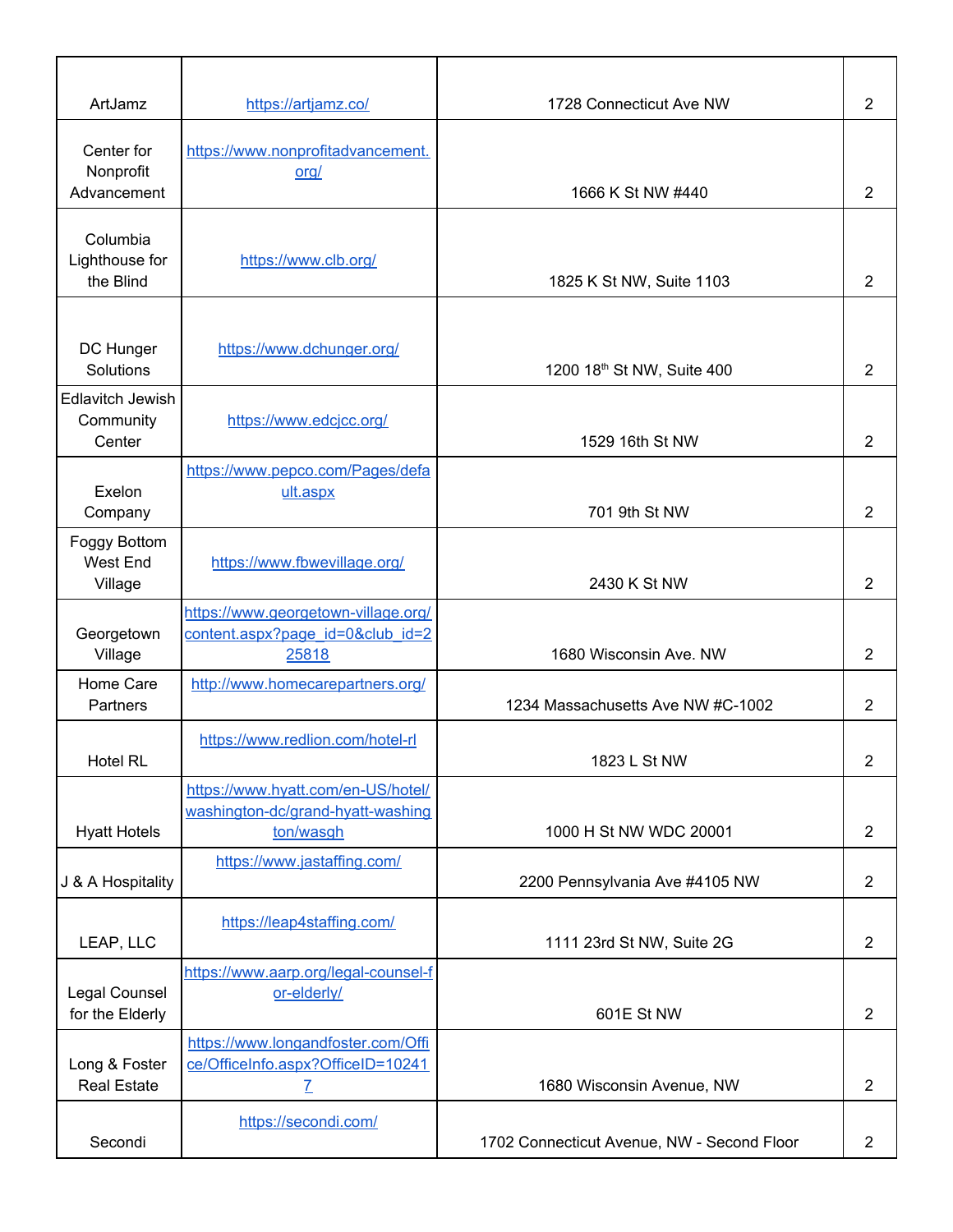|                                                   | http://www.terrificincsgrandmashou                     |                                    |                |
|---------------------------------------------------|--------------------------------------------------------|------------------------------------|----------------|
| Terrific Inc.                                     | se.org/                                                | 1220 L Street, NW, Suite 800       | $\overline{2}$ |
| <b>UPCEA</b>                                      | https://upcea.edu/                                     | 1 Dupont Circle Suite NW Suite 330 | 2              |
|                                                   |                                                        |                                    |                |
| <b>Verizon Wireless</b>                           | https://www.verizonwireless.com/                       | 1300 I St NW Suite 400 West        | $\overline{2}$ |
| <b>Avalon Theatre</b>                             | https://www.theavalon.org/                             | 5612 Connecticut Ave NW            | 3              |
| <b>Balance Gym</b><br><b>Glover Park</b>          | https://balancegym.com/glover-park                     | 2121 Wisconsin Ave NW              | 3              |
| The Cathedral<br>Avenue<br>Cooperative Inc.       | http://www.cathedralavenuecoop.co<br>m/                | 4101 Cathedral Ave NW              | 3              |
| Cleveland and<br><b>Woodley Park</b><br>Village   | https://www.clevelandwoodleyparkv<br>illage.org/       | PO Box 11231 Washington, DC 20008  | 3              |
| Forest Hills of<br>DC                             | https://foresthillsdc.org/                             | 4901 Connecticut Ave. NW           | 3              |
| Friendship<br>Terrace                             | https://www.seaburyresources.org/f<br>riendshipterrace | 4201 Butterworth Place NW          | 3              |
| <b>Glover Park</b><br>Village                     | https://goldenglovers.clubexpress.c<br>om/             | PO Box 32255 Washington DC 20007   | 3              |
| Haute Bodhi Hot<br>Yoga                           | https://www.hautebodhi.com/                            | 4908 Wisconsin Ave NW              | 3              |
| Iona                                              | https://www.iona.org/                                  | 4125 Albemarle Ave NW              | 3              |
| Levine Music                                      | https://www.levinemusic.org/                           | 2801 Upton St NW                   | 3              |
| Northwest<br><b>Neighbors</b><br>Village          | https://www.nnvdc.org/                                 | 4901 Connecticut Ave, NW           | 3 & 4          |
| Palisades<br>Village                              | https://www.palisadesvillage.org/                      | PO Box 40403 Washington, DC 20016  | 3              |
| Rockland's<br>Barbeque and<br>Grilling<br>Company | https://rocklands.com/locations/was<br>hington-dc/     | 2418 Wisconsin Ave NW              | 3              |
| The Washington<br><b>Ballet</b>                   | https://www.washingtonballet.org/                      | 3515 Wisconsin Ave NW              | 3              |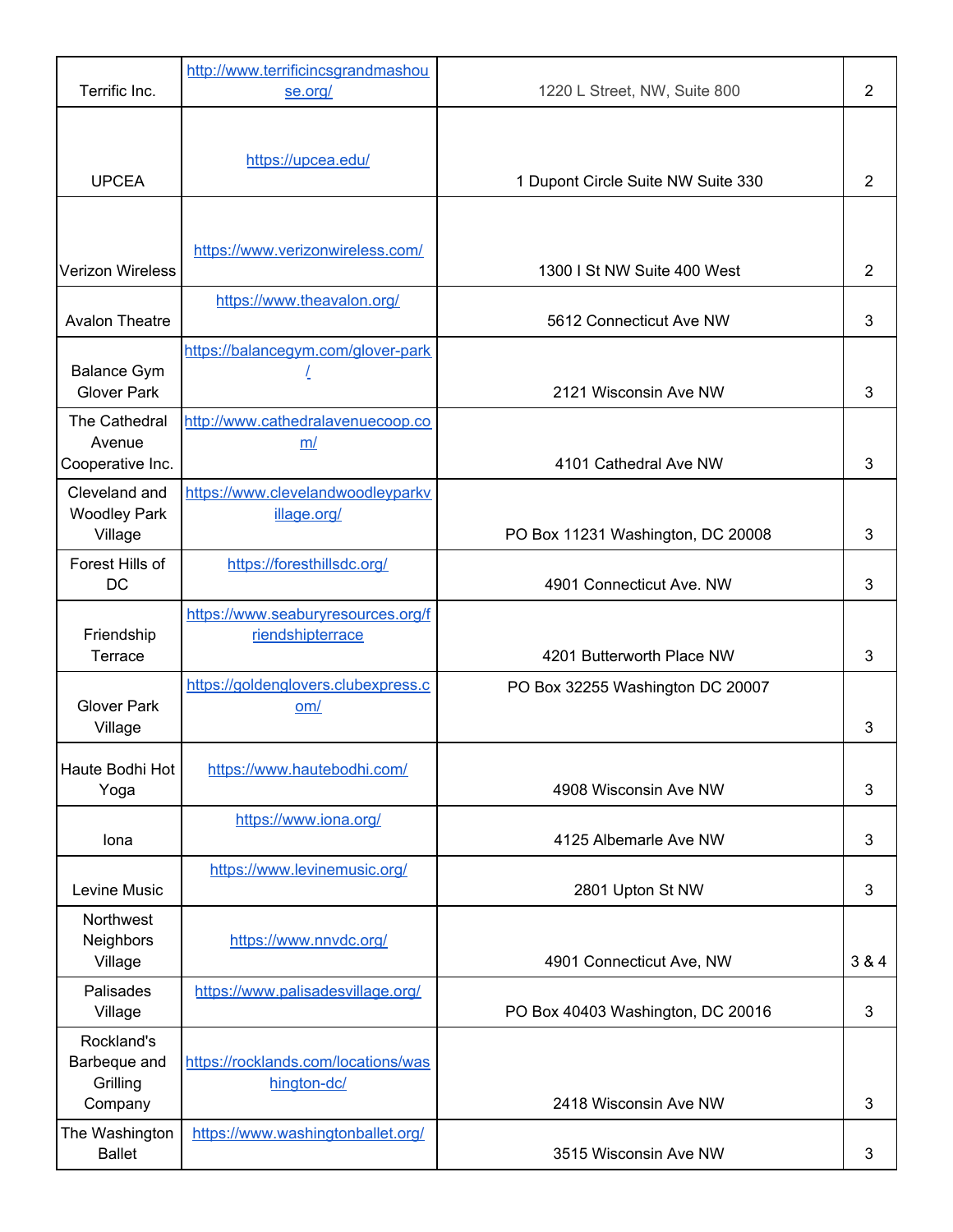|                                                | https://www.localmint.com/us/ace-h                                                                                            |                      |   |
|------------------------------------------------|-------------------------------------------------------------------------------------------------------------------------------|----------------------|---|
| <b>ACE Hardware</b>                            | ardware-1240-upshur-st-nw-hours-<br>320569                                                                                    | 1240 Upshur St NW    | 4 |
| <b>AMAR Group</b><br><b>LLC</b>                | https://amargroupllc.com/                                                                                                     | 6230 3rd St NW       | 4 |
| Bene' Millinery &<br><b>Bridal Supply</b>      | https://www.benemillinery.com/                                                                                                | 6217 3rd St NW       | 4 |
| Busboys &<br>Poets                             | https://www.busboysandpoets.com/                                                                                              | 235 Carroll St NW    | 4 |
| <b>Compass Real</b><br>Estate                  | https://agents.compass.com/offices/<br>247/3                                                                                  | 1232 31st St. NW     | 4 |
| <b>Creative Smile</b><br><b>Institute LLC</b>  | http://www.smiledentaldc.com                                                                                                  | 3636 16th St NW      | 4 |
| <b>East Rock Creek</b><br>Village              | https://www.eastrockcreekvillage.or<br>$\underline{g}/$                                                                       | 7707 13th St NW      | 4 |
| <b>Forest Side</b>                             | https://foresthillsdc.org/services/fore<br>st-side-memory-care/                                                               |                      |   |
|                                                | https://genesisdc.org/about/                                                                                                  | 2701 Military Rd NW, | 4 |
| Genesis                                        |                                                                                                                               | 6925 Georgia Ave NW  | 4 |
| <b>Hattie Holmes</b><br><b>Senior Wellness</b> | https://www.maryscenter.org/contac<br>t-and-locations/senior-wellness-cent<br>ers-2/hattie-holmes-senior-wellness<br>-center/ |                      |   |
| Center                                         |                                                                                                                               | 324 Kennedy St NW    | 4 |
| The Highlands                                  | http://highlandsdc.com/                                                                                                       | 4706 14th St NW      | 4 |
| <b>L'Enfant Florist</b>                        | https://www.theknot.com/marketpla<br>ce/lenfant-florist-washington-dc-106<br>6875                                             | 703 Kennedy St NW    | 4 |
| Non-profit<br>Intergenerational<br>Program     | https://genesisdc.org/about/                                                                                                  | 6925 Georgia Ave NW  | 4 |
| Ooh's and Aah's<br>Soul Food<br>Restaurant     | https://www.oohhsnaahhs.com/                                                                                                  | 1005 U St NW         | 4 |
|                                                | https://locations.popeyes.com/dc/w<br>ashington/2275/                                                                         |                      |   |
| Popeye's                                       |                                                                                                                               | 5200 Georgia Ave NW  | 4 |
| <b>Premier Health</b><br>Services              | https://phsdc.net/                                                                                                            | 7600 Georgia Ave NW  | 4 |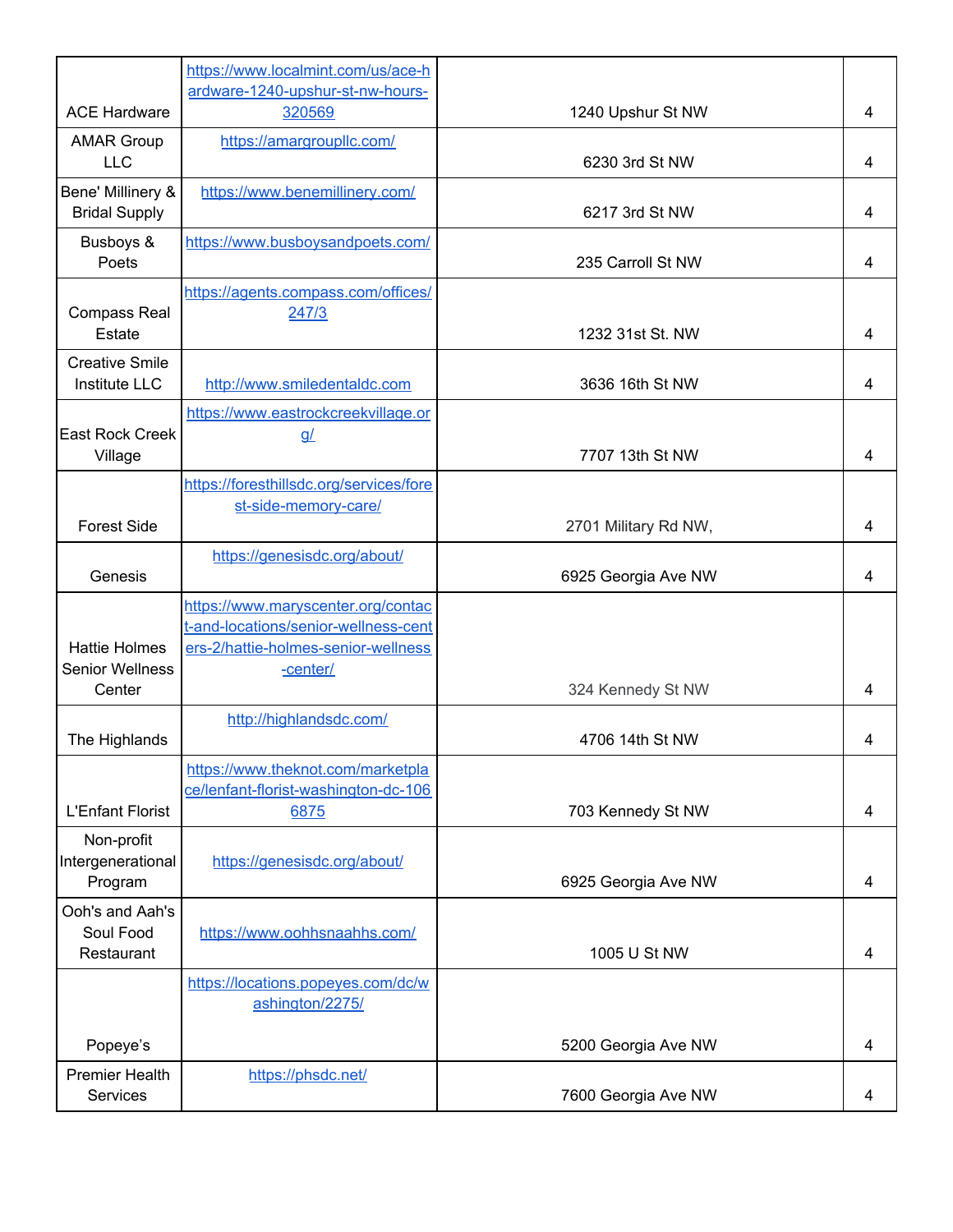|                                                   | https://local.safeway.com/safeway/d<br>c/washington/3830-georgia-ave-nw.                                                                                                                        |                                   |   |
|---------------------------------------------------|-------------------------------------------------------------------------------------------------------------------------------------------------------------------------------------------------|-----------------------------------|---|
|                                                   | html                                                                                                                                                                                            |                                   |   |
| Safeway                                           |                                                                                                                                                                                                 | 3830 Georgia Ave NW               | 4 |
| Seabury<br>Resources for<br>Aging                 | https://www.seaburyresources.org/                                                                                                                                                               | 6031 Kansas Ave NW                | 4 |
| Taqueria Distrito<br>Federal                      | http://www.taqueriadf.com/                                                                                                                                                                      | 805 Kennedy St NW                 | 4 |
| <b>VIDA Senior</b><br>Residences at<br>Brightwood | https://www.gpmgmt.com/properties<br>/vida-brightwood-senior-residences/                                                                                                                        | 1330 Missouri Ave NW              | 4 |
| Zometa's Bakery                                   | https://www.facebook.com/pages/c<br>ategory/Bakery/Zometas-Bakery-26<br>5322233643599/                                                                                                          |                                   |   |
| & Restaurant                                      |                                                                                                                                                                                                 | 3703 14th St NW                   | 4 |
| <b>Browbeat</b><br><b>Beauty Esthetics</b>        | https://browbeatbeauty.skincarether<br>apy.net/                                                                                                                                                 | 915 Namlin St NE                  | 5 |
| Busboys &<br>Poets                                | https://www.busboysandpoets.com/                                                                                                                                                                | 625 Monroe St NE                  | 5 |
| Edgewood<br>Commons                               | https://www.edgewoodmgmt.com/a<br>partments/dc/washington/edgewoo<br>d-commons/                                                                                                                 | 601 Edgewood Street NE            | 5 |
| Fort Myer<br>Construction<br>Corporation          | https://www.fortmyer.com/contact                                                                                                                                                                | 2237 33rd St NE                   | 5 |
| Institutional<br><b>Dental Care</b>               | https://www.govcb.com/government<br>-vendors/profile-SAM00000000001<br>106174-institutional-dental-care-Wa<br>shington-DC.htm                                                                   | 3100 20th St., NE                 | 5 |
|                                                   | https://www.google.com/maps/plac<br>e/McKinley+Market+LLC/@38.9153<br>18,-77.0031907,17z/data=!3m1!4b1<br>!4m5!3m4!1s0x89b7b805a7d38c4b:<br>0x23f4d8a8c4a3e72a!8m2!3d38.91<br>5318!4d-77.001002 |                                   |   |
| <b>McKinley Market</b>                            |                                                                                                                                                                                                 | 321 T St NE                       | 5 |
| <b>Mint Dental</b>                                | http://mintdentaldc.com/                                                                                                                                                                        | 329 Rhode Island Ave. NE, Suite A | 5 |
| <b>Phresh Gourmet</b>                             | www.phreshgourmet.com                                                                                                                                                                           | 1369 New York Ave, NE             | 5 |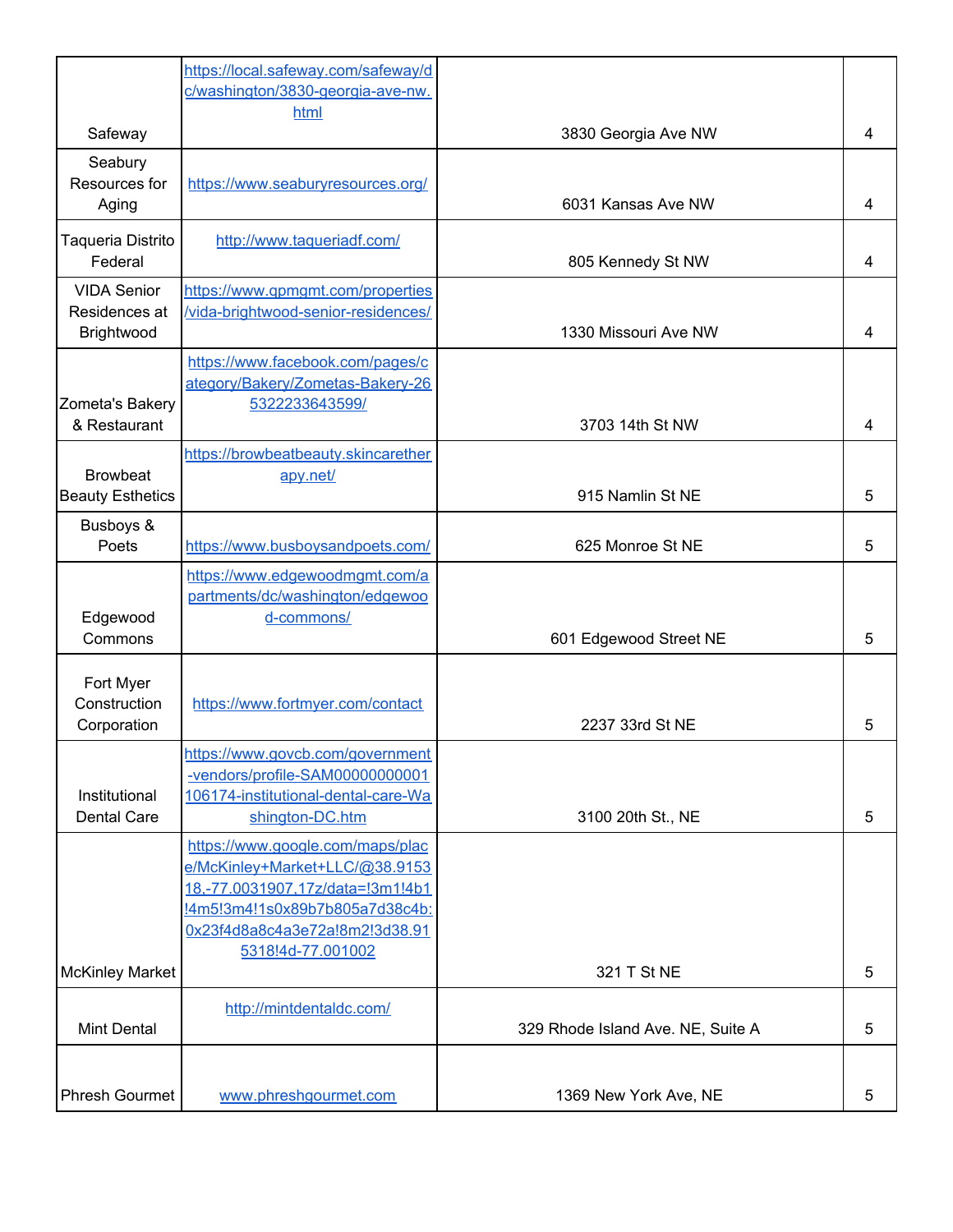|                         | https://www.facebook.com/pages/c                                      |                          |   |
|-------------------------|-----------------------------------------------------------------------|--------------------------|---|
|                         | ategory/Medical-Center/Total-Healt<br>hcare-Solutions-LLC-26056176401 |                          |   |
| <b>Total Healthcare</b> | 4086/                                                                 |                          |   |
| Solutions               |                                                                       | 38 Porter Street NE      | 5 |
| <b>Total Relaxation</b> | http://www.totalrelaxationstore.com/                                  |                          |   |
| <b>Store</b>            |                                                                       | 3124 12th Street, NE     | 5 |
|                         | https://www.seniorhousingnet.com/                                     |                          |   |
| Washington              | seniorliving-detail/washington-cente                                  |                          |   |
| Center for Aging        | r-for-aging 2601-18th-st-ne washin                                    | 2601 18th St. NE         |   |
| Services                | gton dc 20018-531628                                                  |                          | 5 |
| Washington DC           |                                                                       |                          |   |
| <b>VA Medical</b>       | https://www.washingtondc.va.gov/                                      |                          |   |
| Center                  |                                                                       | 50 Irving Street NW      | 5 |
|                         | https://www.yangmarketdc.com/                                         |                          |   |
| Yang's Market           |                                                                       | 138 U St NE              | 5 |
| Zeke's Coffee of        | https://www.zekescoffeedc.com/                                        |                          |   |
| <b>DC</b>               |                                                                       | 2300 Rhode Island Ave NE | 5 |
| <b>Atlas Performing</b> | https://www.atlasarts.org/                                            |                          |   |
| <b>Arts Center</b>      |                                                                       | 1333 H St NE             | 6 |
| Busboys &               |                                                                       |                          |   |
| Poets                   | https://www.busboysandpoets.com/                                      | 1025 5th Street NW       | 6 |
| Canna Party             | https://www.bizapedia.com/dc/cann                                     |                          |   |
| <b>LLC</b>              | a-party-llc.html                                                      | 1024 I St NE #2          | 6 |
|                         |                                                                       | 725 8th St SE            |   |
| Capitol Hill            | https://capitolhillvillage.org/                                       |                          |   |
| Village                 |                                                                       |                          | 6 |
|                         | https://capitollivingdc.com/                                          |                          |   |
| <b>Capitol Living</b>   |                                                                       | 804 E St NE              | 6 |
| C.A.T. Walk             | http://thecatwalkdc.com/                                              |                          |   |
| Boutique                |                                                                       | 1000 H St NE             | 6 |
|                         | http://www.clutterdr.com/                                             |                          |   |
| <b>Clutter Doctor</b>   |                                                                       | 1002 McVay PI SE         | 6 |
|                         | http://www.acehardwaredc.com/stor                                     |                          |   |
| Frager's                | es/fragers-hardware.html                                              |                          |   |
| Hardware                |                                                                       | 1115 Pennsylvania Ave SE | 6 |
| Hayes Senior            | https://www.hayesswc.com/                                             |                          |   |
| <b>Wellness Center</b>  |                                                                       | 500 K St NE              | 6 |
|                         | https://www.hyatt.com/en-US/hotel/                                    |                          |   |
|                         | washington-dc/hyatt-regency-washi                                     |                          |   |
|                         | ngton-on-capitol-hill/wasrw                                           |                          |   |
| <b>Hyatt Hotels</b>     |                                                                       | 400 New Jersey Ave NW    | 6 |
| Johnson Law             |                                                                       |                          |   |
| Group                   | https://jlgi.com/                                                     |                          |   |
| International           |                                                                       | 1321 Pennsylvania Ave SE | 6 |